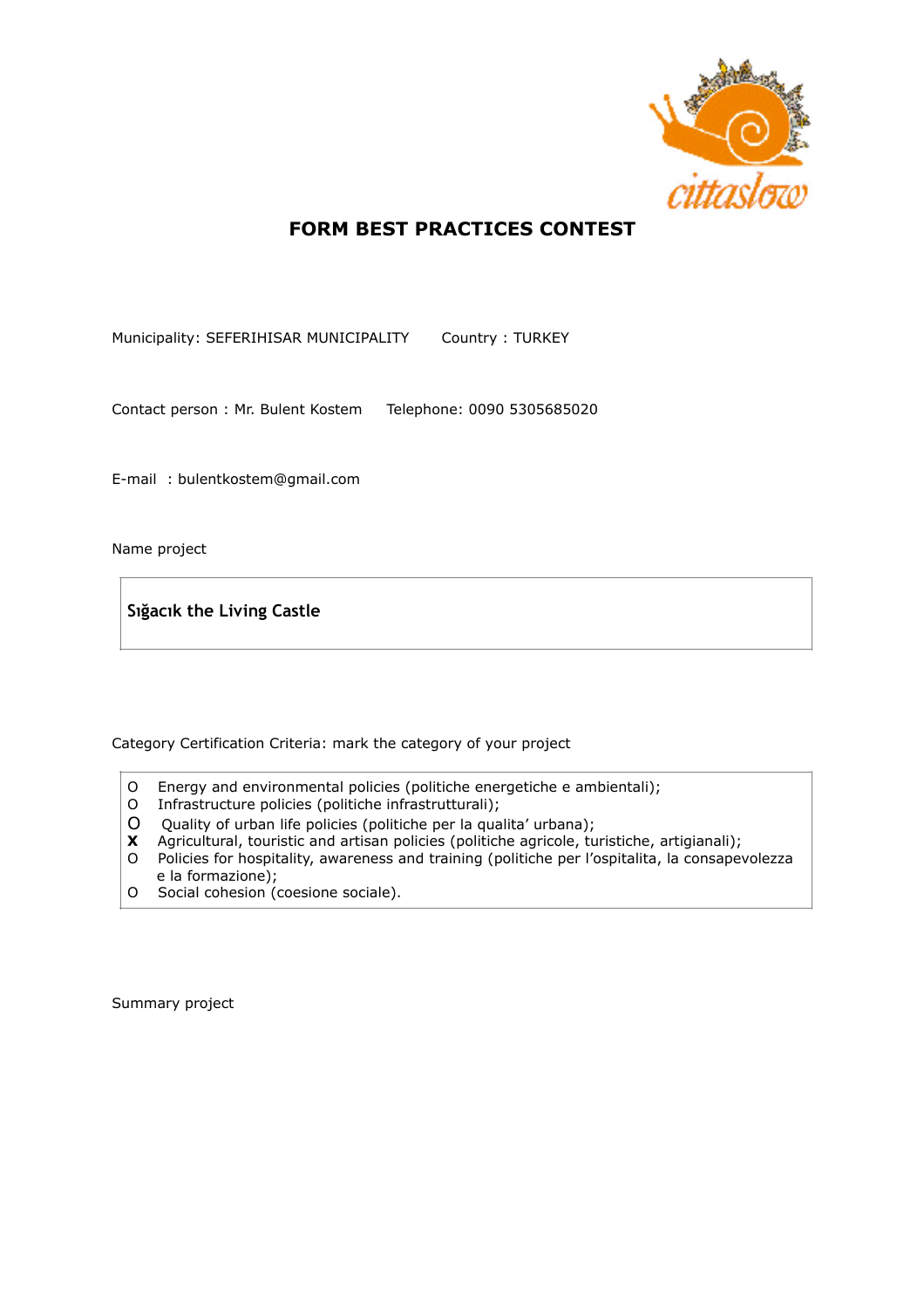

Sığacık is a small fishing village of Seferihisar. Castle of Sığacık was built by orders of Suleyman the Magnificent for the expedition of Rhodes. Maybe most important of aspect of Sığacık Castle is that people are living in the castle for nearly 500 years continuously. Seferihisar became a point of attraction when it became a Cittaslow in 2009. Seferihisar which was barely known in Izmir region became famous not only in Turkey but also in Europe. Local and foreign tourists wanted to visit Sığacık because of its beautiful nature, sea and food. We have developed "Sığacık the Living Castle" project to make sure people living inside the castle should benefit from increasing tourism demand while maintaining their own style of living and traditions. To achieve this we tried to develop a slow tourism model in accordance with the needs of Sığacık. The project had two phases. Construction work to improve infrastructure and facades of the houses and education of people to help them start accommodating visitors at their homes.

In the first phase the buildings renovated in respect with their original looks. Energy, telephone, water lines have put underground. The facades of the houses renovated completely and stones of the roads were changed with new ones in harmony with the surroundings. In the second phase educations were organised with the Yasar University (Izmir). The local people interested in managing B&B's were educated in accommodation, welcoming, accounting, hotel managament, hygiene conditions and other subjects. We also helped local people to find grants to open up their establishments.

## Goal project

The goal of the project is to increase the tourism potential of Sığacık region while protecting the architecture, social life and history of the castle. To do this we needed to improve the architecture and infrastructure of the houses in the castle and to give courses to the local people to increase their capacity to turn their houses to small pensions / bed&breakfasts. We aimed to create a slow tourism model which visitors should be welcomed as guests, live with the hosts, socialise with the locals. For example they can go fishing, make local dishes, make olive oil soaps, pick mandarins with their hosts/home owners.

## Result project

As the result of the project inside of the Castle renovated and improved, and people started to open up pensions / B&Bs in their homes. They started to earn money while protecting their own culture, traditions, productions and social life. 30 people attended the first courses and got their certificates and 10 of them opened their first pensions/B&Bs. Sığacık the Living Castle project helped them to improve their income while sustaining Cittaslow spirit of Seferihisar.

Finance (costs and benefits)